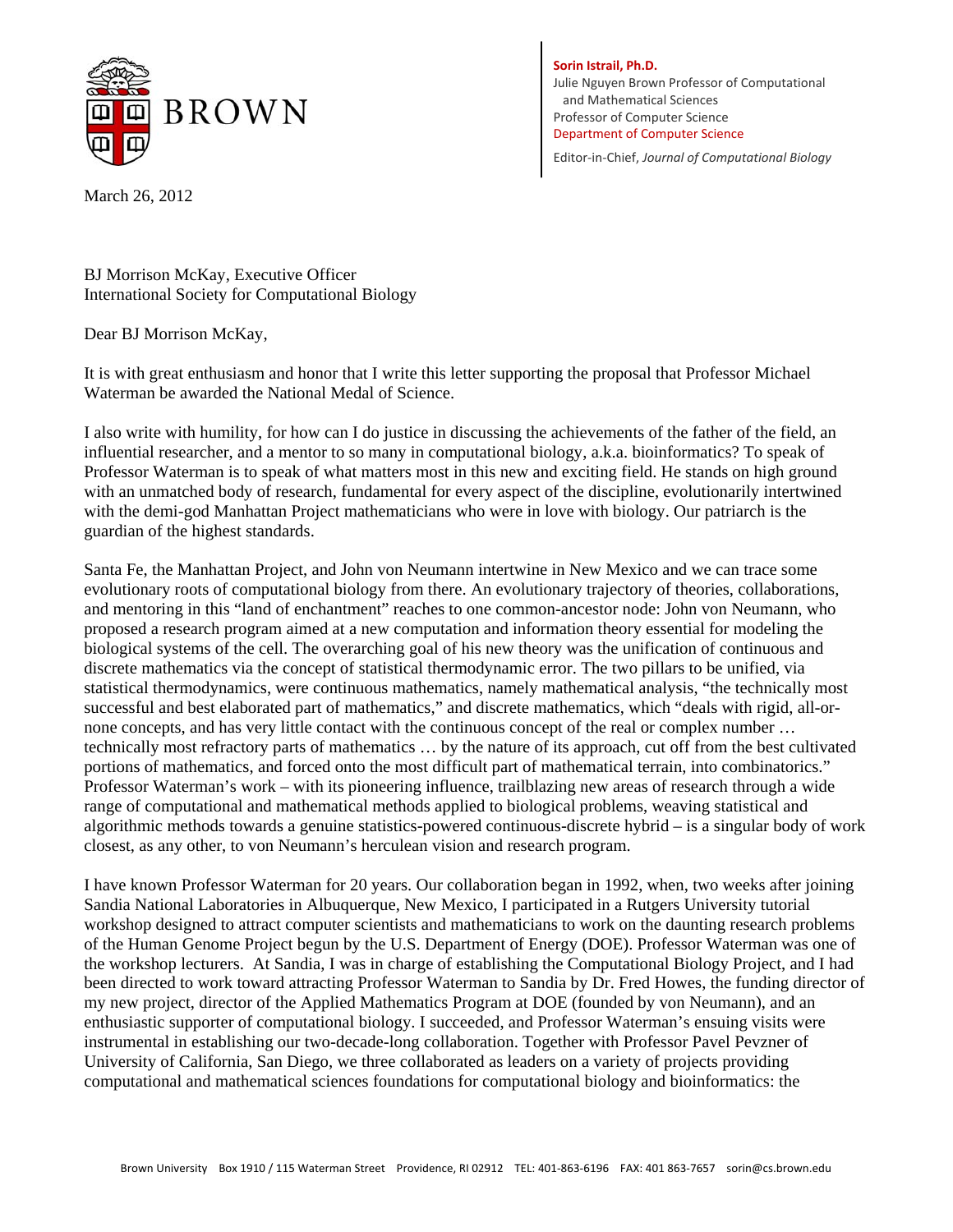RECOMB Conference, the Journal of Computational Biology, MIT Press Computational Molecular Biology book series, and Springer-Verlag Lecture Notes in Bioinformatics book series.

I remember vividly when Professor Waterman took Professor Pevzner and me in 1997 to the late Stan Ulam's house in Santa Fe, New Mexico, to bring flowers to his wife, Francois Ulam. It was an emotional visit, for it was as though we were making a connection to great mathematicians who preceded us. We were in Santa Fe to establish what has come to be known as the RECOMB conference – the Annual International Conference on Research in Computational Molecular Biology. It just so happened that von Neumann, involved in the war effort at Los Alamos, brought Ulam to New Mexico; Ulam brought Bill Beyer to New Mexico, Beyer brought Professor Waterman to New Mexico, and, thanks to Professor Waterman, we were in New Mexico for the first RECOMB conference. There, Professor Waterman passed the torch from mathematicians in love with biology at the end of the 20th century and the start of the 21st. Flanked by Bill Beyer and Nick Metropolis – two members of the greatest generation of mathematicians in residence in New Mexico – Professor Waterman declared: "This volume [the first RECOMB Proceedings] is proof positive of the vitality of a new discipline: computational biology." The founding Steering Committee of the conference included, in addition to we three founders, Richard Karp (UC Berkeley), Tom Lengauer (Max Plank) and Ron Shamir (Tel-Aviv). Next year, the conference will celebrate its 17th year, and it truly has had an international journey: Santa Fe; New York City; Lyon, France; Tokyo; Montreal; Washington, D.C.; Berlin; San Diego, California; Cambridge, Massachusetts; Venice; San Francisco; Singapore; Tucson; Lisbon; Vancouver; Barcelona; Shanghai in 2013. The RECOMB conference is without question one of the top two international conferences in computational biology and bioinformatics, the other being the Intelligent Systems for Molecular Biology Conference. RECOMB owes a debt of gratitude to Professor Waterman, who back in 1997 was our flagship.

RECOMB, established as an Association for Computing Machinery conference, successfully borrowed for this exciting domain of computational biology the most effective traits of the exceedingly competitive top computer science conferences. RECOMB selects annually an internationally recognized program committee composed of the most active and distinguished researchers of the field, and applies the same program committee selection rules through refereeing and intense program committee team work. This effort, spanning many weeks, culminates in the selection of a very small fraction from the large number of high quality submissions. The RECOMB program is recognized for meeting a set of scientific standards that, for such a highly interdisciplinary field, require tremendous innovation and contributions. We have Professor Waterman to thank for this. He played a tremendous leadership role in all scientific aspects of the RECOMB conference, and has been a major contributor in designing the rules of scientific analysis that shape the advancement of the field by setting uncompromising standards for selecting invited speakers of highest distinction – with special attention to recognizing local pioneers in the host country – and ensuring fairness that is necessary in the confidential program committee work. Without question, Professor Waterman's contributions shaped the course of computational biology and bioinformatics towards the maturity of the field – a maturation that is reflected in RECOMB conference papers demonstrating significant innovation in computational and mathematical foundations of the field. The conference also provided a major educational component for graduate students, postdoctoral students, and young faculty about where the field is going by offering lectures by biologists of the highest reputation. The conference organizers are always making a major effort to secure funding for graduate students and postdoctoral students to attend in large numbers. The conference truly unified the field of computational biology and bioinformatics internationally, establishing RECOMB as the most prestigious level of achievement annually. Without question the 35 RECOMB papers accepted annually (selected usually from about 200-250 submissions) are the absolute top 35 papers of the field.

The Journal of Computational Biology is without question the top journal of the area devoted to innovation in statistical and computer science and mathematical methods. Professor Waterman's leadership of the Journal was instrumental in reaching this milestone. Undoubtedly, he is the best-selling author of textbooks on computational biology and bioinformatics. This reflects another shining dimension of his pedagogical philosophy and passion that resonated so well with generations of teachers of this new and exciting field: he is our Professor-in-Chief. His students hold positions of highest stature in computational biology, bioinformatics and biotechnology in many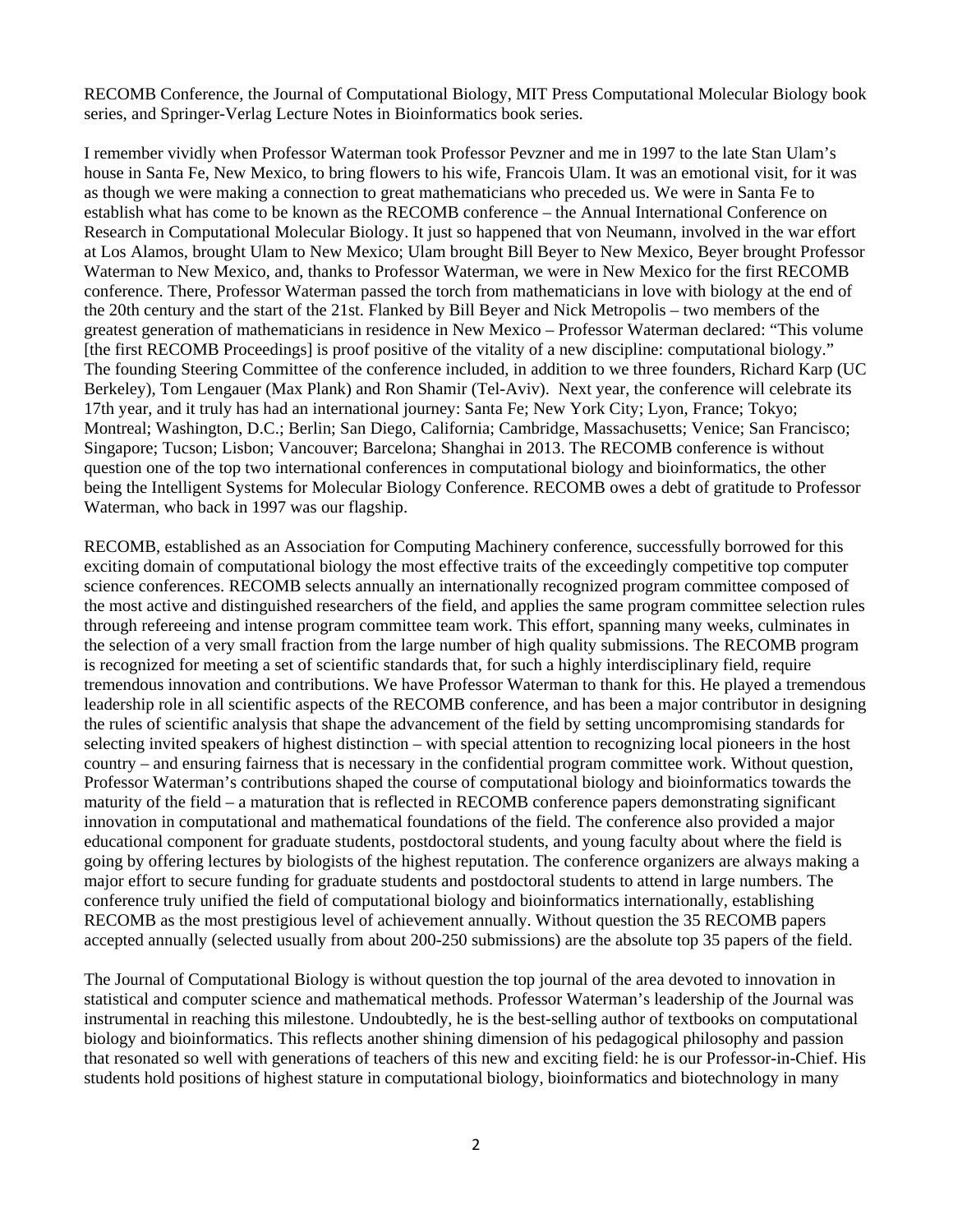countries – U.S., Germany, U.K., France and China, to name a few. In this respect, Professor Waterman has the most impressive record of all professors of the field.

Professor Waterman, together with Temple Smith, invented at Los Alamos National Laboratory the most beautiful algorithm of computational biology, the Smith-Waterman local alignment algorithm. I teach it in my Algorithmic Foundations of Computational Biology course at Brown, and it takes me about six lectures to cover the topic, although, as simplicity is the ultimate sophistication, it is a 3-lines algorithm. It is one of the deepest topics in computational biology; the intertwining of statistics and algorithms is truly von Neumannesque in harnessing the rigorous modeling of the fascinating but mysterious structure of the DNA sequence. The most cited paper in science is one describing the BLAST algorithm, with about 25,000 citations to date. Though Professor Waterman is not an author of that paper, the Smith-Waterman algorithm is at its heart. The ultimate tribute of a paper is that it is so much entrenched in the scientific culture that people do not cite it anymore. The Smith-Waterman part of BLAST is used every second of every day by thousands of users for 20+ years by now, and every genome assembly of every organism assembled to date, the human genome in particular, employs billions of runs of the algorithm. The Smith-Waterman and BLAST were essential for constructing the sequence of the human genome. All in all, the Smith-Waterman algorithm, with algorithmic speedups and exceedingly deep statistical theory, define "the practical" for computational biology methods and genomics analysis. Another topic of great depth that I teach in my class for about six lectures is the Lander-Waterman statistics – a most treasured topic for computational biology and genomics. Professor Waterman co-authored the gems of the technical discipline.

I co-authored only one paper with Professor Waterman, and it is very dear to me. I call it the "lighthouse" paper. I was then Senior Director of Informatics Research at Celera Genomics/Applied Biosystems, and Michael Hunkapiller, the president of the company, together with Craig Venter, my former boss and at that time president of what would become the Craig Venter Institute, asked me to lead the effort to build the tools for the most comprehensive comparison of all human genome assemblies to date, both of the public effort and of Celera. It was stressed to me that the paper describing this analysis needed to be most comprehensive and accurate, leaving no room for shifting conclusions and hopefully containing shining beams of success, like a lighthouse. Professor Waterman became a collaborator of ours at Celera and, together with a large group of colleagues, we published the lighthouse paper in the Proceedings of the National Academy of Sciences in 2004. Indeed, the results never moved since.

New Mexico is an enchanted land of algorithms and flowers, a safe haven for romantic liaisons between science and the arts where each can reach unprecedented peaks. It is here Professor Waterman found inspiration for writing literature. Los Alamos' Nick Metropolis, whose algorithm is the most cited in the history of science and engineering, and Georgia O'Keeffe, whose paintings of desert flowers offer singular beauty, are characters in the professor's piece, "Nick the Greek." Within his prose you hear the rivers of his native Oregon, see the brightness of the light, and feel the freshness of the high-desert air of New Mexico that he calls skiing the sun.

Professor Waterman is without question the most influential educator and mentor of generations of computational biologists, and a model and an inspiration and mentor for many of us. He is the founder and leader of the top conference and top journal, and the author of the most respected textbook of the area. He is the co-inventor of the premier algorithm of genomics, a matter of national pride for the U.S. National Laboratories, having been developed at the same Los Alamos National Laboratory from which some of the most distinguished scientific work for the war effort emanated. In 2001, the computational construction of the sequence of the Human Genome, where his algorithm played a pivotal role, marked the phase transition point when biology became a quantitative science. The scientific and strategic importance of genomics for life sciences, medicine, agriculture, and government agencies led to the establishment of bioinformatics centers and institutes for quantitative biology all over the world. Due to the algorithm's impact we witnessed the triumph of rigorous computational analytical methods in the Genome Era.